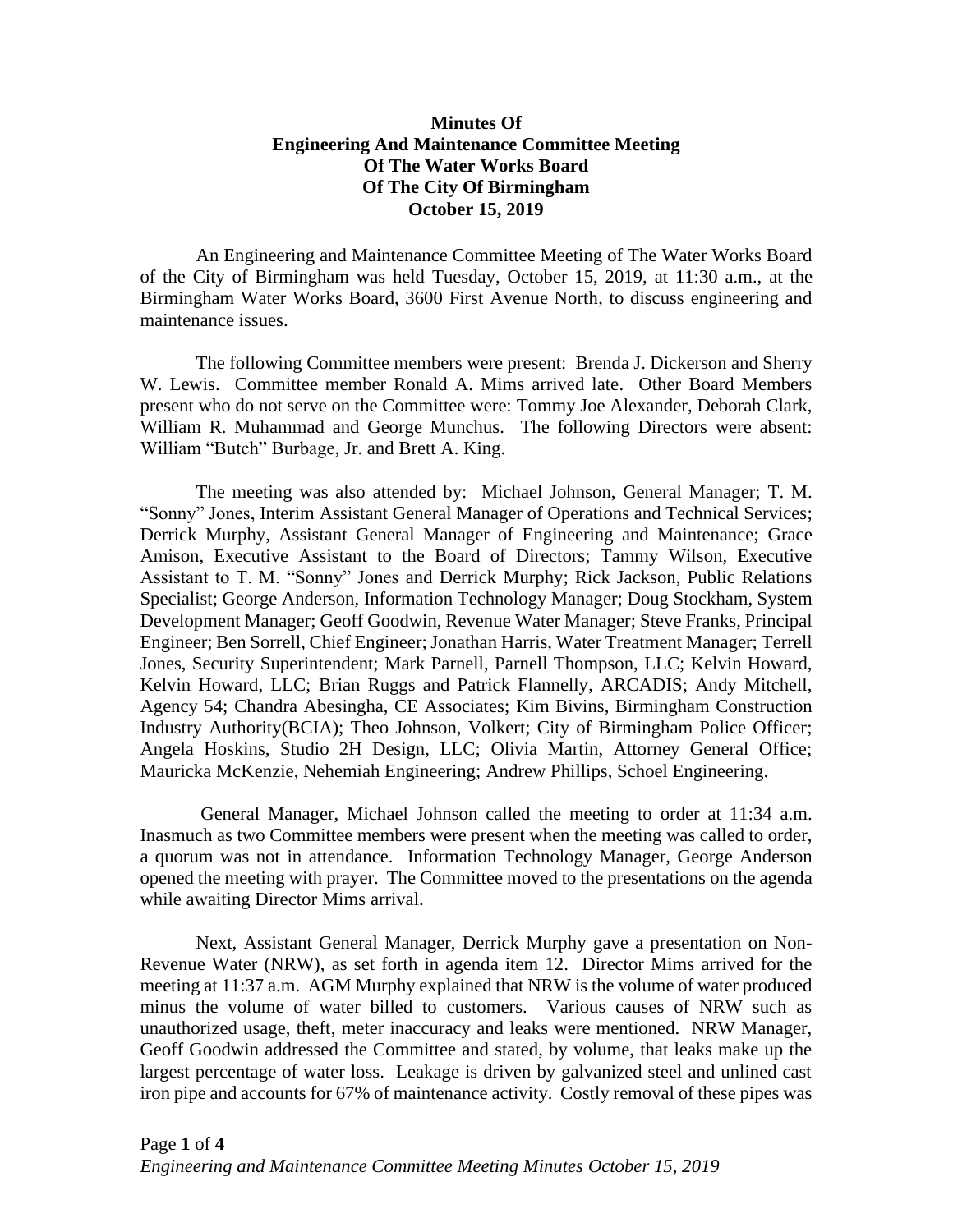discussed. Life expectancy is about 50 years and some pipe has exceeded that to 90 plus years. AGM Derrick Murphy stated it would be explained in detail later, but the percentage of water loss is roughly 48%. GM Munchus asked how long the percentage has been this high. GM Johnson stated there is a history behind the percentage and a slide will show the progression. GM Johnson added the percentage was better a few years ago. The average Capital Program dollars spent from 2001 to 2018 was \$40.4 million according to AGM Murphy. Pipeline replacement is under-funded and future replacement will be on a 125 year replacement schedule which equals replacement of 32 miles of pipe per year. Patrick Flannelly, with ARCADIS talked about definitions and references. A handout on NRW was provided to the Committee (a copy of which is on file with the Committee meeting book). The 2012 Water Audit shows that Birmingham Water Works (BWW) produced 36,522 million gallons that year. The 2019 Water Audit shows that BWW produced 39,062 million gallons that year. Unrecovered real loss in 2012 was 14.00% and the unrecovered real loss in 2019 has climbed to 24.32%. Beginning in 2021, Mr. Flannelly recommended prioritizing to increase pipeline replacement funding. Director Munchus asked what amount should be put toward pipeline funding annually. Mr. Flannelly responded \$32 million to be sustainable. Mr. Flannelly emphasized that the worst bad actor is galvanized pipe and it stems from about 14% of the system. Director Munchus asked where the worst pipe is. AGM Murphy responded the inner city adding there are pipeline projects on the agenda today for these areas. Director Lewis stated NRW has been a concern for years and it has to be made a priority. Director Muhammad stated the previous five-member Board seemed to be against the expansion of Carson Loop and other projects and he understood why now. Director Muhammad stated the legacy he would like to leave is to eliminate the debt and replace the galvanized pipe in the system. GM Johnson stated the Board has adopted a debt reduction plan to be implemented over the next 7 or 8 years. GM Johnson stated when the budget is adopted more money can be put into the Capital Budget for pipe replacement projects. When the refunding is done, we will free up some debt service reserve funds that can be put into pipe replacement next year according to GM Johnson. The possibility of reconditioning of pipe was discussed briefly. Director Muhammad asked how much of the 2019 Capital Budget had been spent so far this year and if \$3 million can come from that for pipeline replacement. AGM Murphy responded about \$35 million of the proposed \$60 million had been spent so far this year out of Capital. The Committee agreed to take up discussion of this in the Finance Committee meeting scheduled for tomorrow.

Following, AGM Murphy gave a presentation on Carson Loop, as set forth in agenda item 13. A display map was used to visually highlight the phases of Carson Loop. AGM Murphy stated Carson Loop supports drought mitigation. A system should be a system that supports each other AGM Murphy stated. AGM Murphy gave scenarios where the Board's plants support each other. The system has to build on the capacity for potential growth as well AGM Murphy stated. GM Johnson stated BWW is preserving and enhancing the flexibility of the system.

Next, Brian Ruggs gave the Committee an update on the Lake Purdy Dam stability improvements design, as set forth in agenda item 14. Mr. Ruggs stated the design work should be complete in October of 2020. At that time, we will come back to the Board to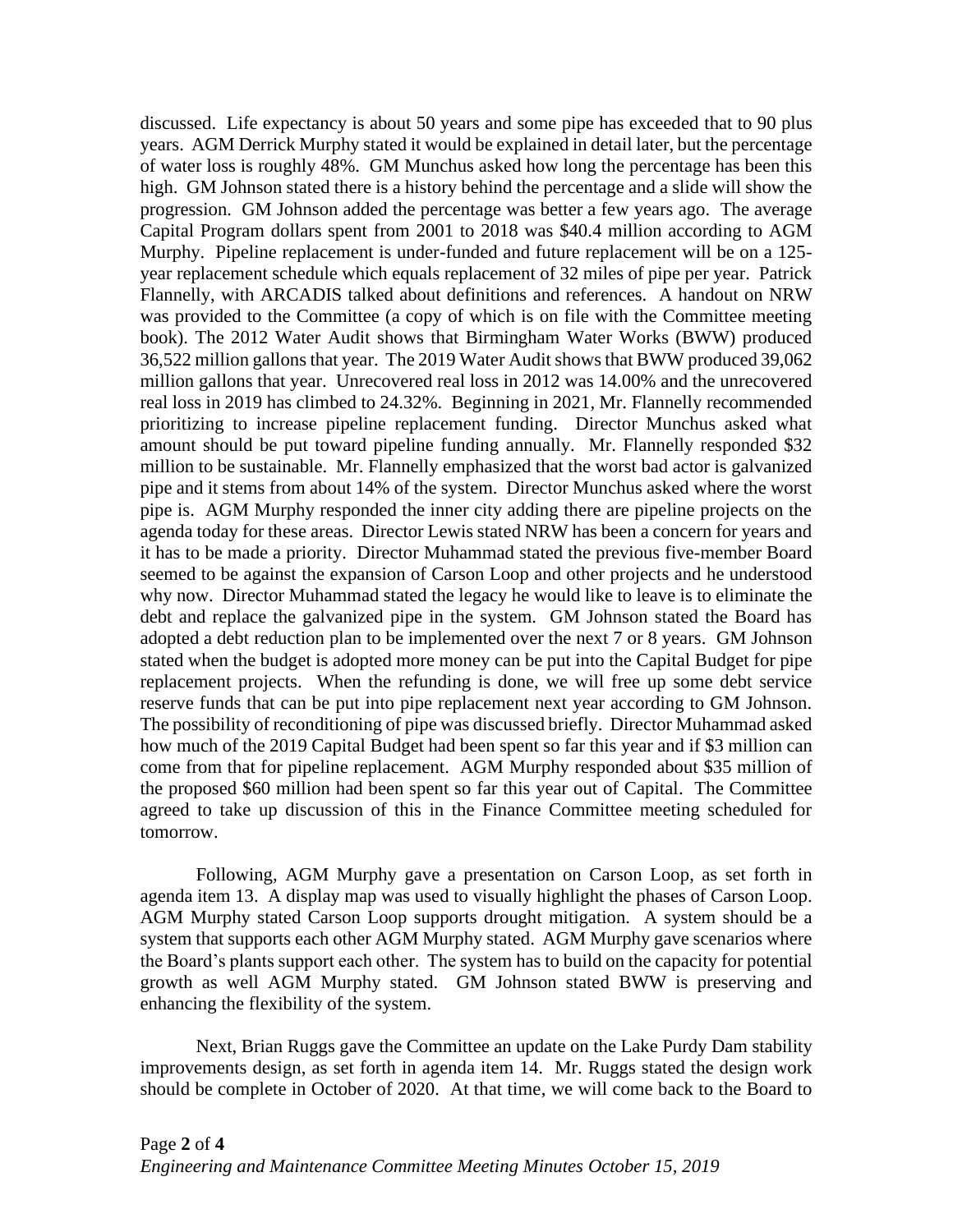advertise for bids. Sub-consulting agreements have been executed and a site visit has been made according to Mr. Ruggs.

.

Following, was a request for the Committee to recommend to the Board to accept a Scope of Services with Nehemiah Engineering, LLC for the design and inspection of a water main replacement project in the city of Birmingham based on the high leakage rate data from the R & R Model at a cost of  $$164,357.00$ , as set forth in agenda item 1. On a motion duly made and seconded, the Committee unanimously agreed to move the item to the Board.

Next, were requests for the Committee to recommend to the Board to take bids for 13-inch x 24-inch meter boxes and lids to replenish the inventory in the warehouse at an estimated cost of \$184,500.00, as set forth in agenda item 2; and for a pipe replacement project in the city of Birmingham at an estimated cost of \$1,149,600.00, as set forth in agenda item 3. On a motion duly made and seconded, the Committee unanimously agreed to move the items to the Board.

Following, were requests for the Committee to recommend to the Board to award bids to Southern Pipe & Supply for estimated annual quantities of meter adapters at an estimated cost of \$70,367.80; Consolidated Pipe for annual quantities of corporation stops at an estimated cost of \$131,412.00; Global Construction & Engineering, Inc. for the replacement of Basin 3 & 4 tube settlers at Western Filter Plant at an estimated cost of \$147,500.00; Willoughby Contracting Company, Inc. for a pipeline replacement project along Dawson Avenue in the city of Birmingham at an estimated cost of \$827,601.27; Willoughby Contracting Company, Inc. for a pipeline replacement project in Pratt City at an estimated cost of \$998,036.04; and Midsouth Paving, Inc. and Dunn Construction for annual quantities of asphalt hot mix to be picked up by the contractors at an estimated costs of \$1,212,650.00 (Midsouth Paving, Inc.) and \$1,263,916.50 (Dunn Construction), as set forth in agenda items 4 through 9. On a motion duly made and seconded, the Committee unanimously agreed to move the items to the Board.

Next, GM Johnson addressed item 10, which was a request for the Committee to recommend to the Board to approve an agreement to fund a 1,360-foot pipeline for the Grand River Technology Park to provide water to tenants. AGM Sonny Jones had a display map as a visual of where the pipeline will go in. The approximate cost to the Board would be \$250,000.00 according to AGM Sonny Jones. Director Lewis asked how this would benefit the BWW. AGM Sonny Jones responded the 5-year internal rate of return based on a 10-year build-out is 47%. Estimated payback is that BWW will get its money back in 3 years according to AGM Sonny Jones. Director Munchus stated he believed it would happen before that. On a motion duly made and seconded, the Committee unanimously agreed to move the item to the Board.

Following, under new business, Director Muhammad stated he wanted to commend the Engineering and Maintenance Committee on how rapidly they moved things along today. Director Muhammad encouraged the Board members to streamline meetings and think about cutting out some of its processes.